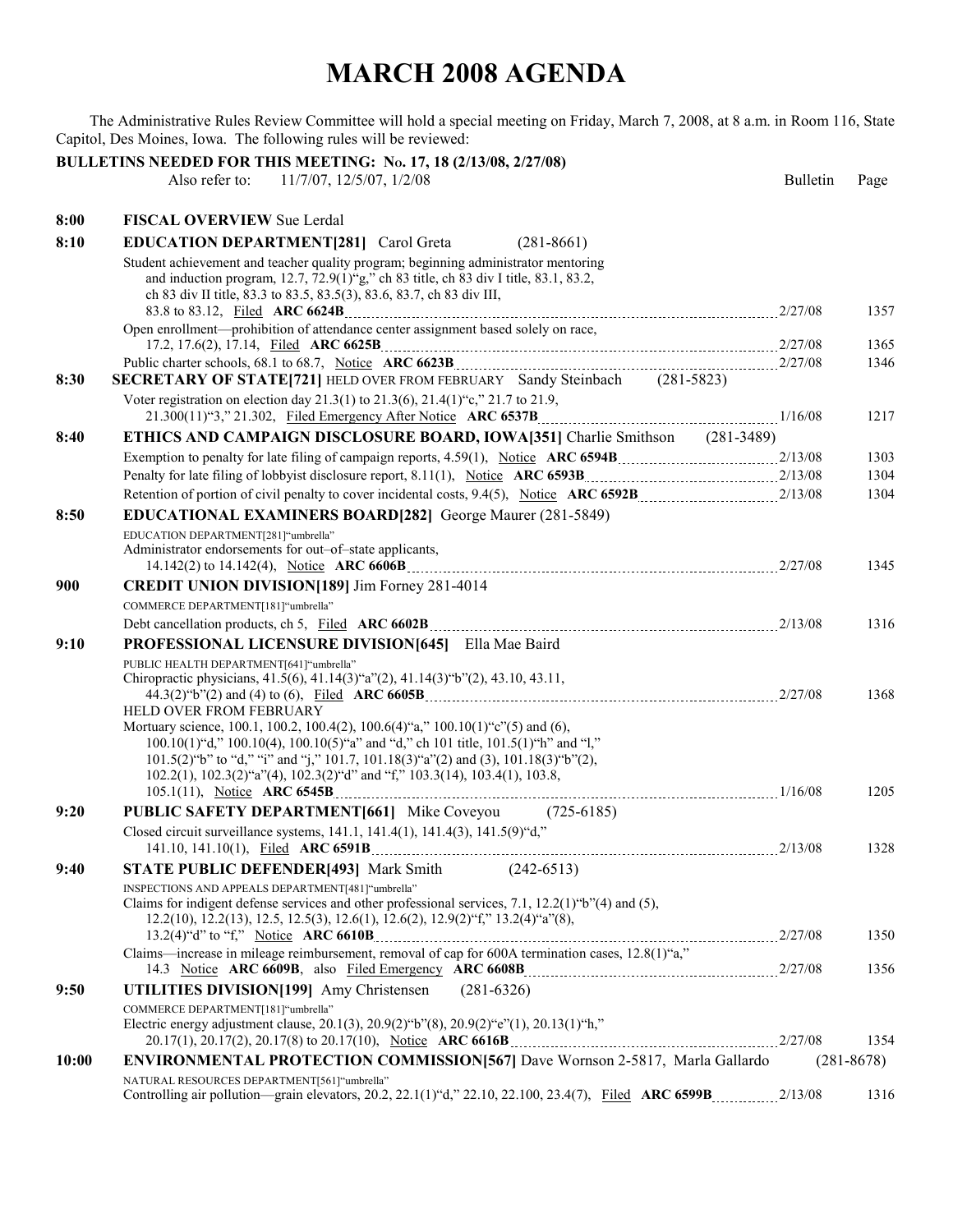## **MARCH 2008 AGENDA**

|              | <b>ENVIRONMENTAL PROTECTION COMMISSION[567]-continued</b>                                                                                                                                                                 |      |
|--------------|---------------------------------------------------------------------------------------------------------------------------------------------------------------------------------------------------------------------------|------|
|              | Recreational use assessment and attainability analysis protocol,                                                                                                                                                          | 1326 |
|              | Underground storage tanks—corrective action and technical standards, 135.2,<br>135.8(1) "a" and "c," 135.10(1), 135.10(4) "a" and "b," 135.12(3) "d" and "e,"                                                             | 1300 |
|              |                                                                                                                                                                                                                           | 1327 |
|              | No representative requested to appear                                                                                                                                                                                     |      |
| XX:00        | <b>AGRICULTURE AND LAND STEWARDSHIP DEPARTMENT[21]</b>                                                                                                                                                                    |      |
|              | Pesticides—containment, record keeping, 44.1, 44.2, 44.12,                                                                                                                                                                | 1345 |
| XX:00        | <b>COLLEGE STUDENT AID COMMISSION[283]</b>                                                                                                                                                                                |      |
|              | EDUCATION DEPARTMENT[281]"umbrella"                                                                                                                                                                                       |      |
|              |                                                                                                                                                                                                                           | 1313 |
|              |                                                                                                                                                                                                                           | 1314 |
| XX:00        | <b>HOMELAND SECURITY AND EMERGENCY MANAGEMENT DIVISION[605]</b>                                                                                                                                                           |      |
|              | PUBLIC DEFENSE DEPARTMENT[601] "umbrella"                                                                                                                                                                                 | 1327 |
| XX:00        | <b>HUMAN SERVICES DEPARTMENT[441]</b>                                                                                                                                                                                     |      |
|              | Premiums for Medicaid for employed people with disabilities (MEPD),                                                                                                                                                       | 1349 |
| XX:00        | <b>IOWA FINANCE AUTHORITY [265]</b>                                                                                                                                                                                       |      |
|              | Water pollution control works and drinking water facilities financing-prepayment of loan,                                                                                                                                 | 1368 |
| XX:00        | <b>LABOR SERVICES DIVISION [875]</b>                                                                                                                                                                                      |      |
|              | WORKFORCE DEVELOPMENT DEPARTMENT[871]"umbrella"                                                                                                                                                                           |      |
|              | OSHA standards for general industry and construction-adoption by reference,                                                                                                                                               | 1368 |
|              |                                                                                                                                                                                                                           | 1328 |
| XX:00        | <b>LANDSCAPE ARCHITECTURAL EXAMINING BOARD[193D]</b>                                                                                                                                                                      |      |
|              | Professional Licensing and Regulation Bureau[193]<br>COMMERCE DEPARTMENT[181]"umbrella"                                                                                                                                   | 1305 |
| XX:00        | $(242 - 3268)$<br><b>MEDICINE BOARD[653]</b> Ann Mowery                                                                                                                                                                   |      |
|              | PUBLIC HEALTH DEPARTMENT[641] "umbrella"                                                                                                                                                                                  |      |
|              |                                                                                                                                                                                                                           | 1350 |
|              | Licensure of physicians enrolled in Iowa resident training programs,                                                                                                                                                      |      |
|              |                                                                                                                                                                                                                           | 1306 |
|              |                                                                                                                                                                                                                           | 1307 |
| <b>XX:00</b> | <b>NATURAL RESOURCE COMMISSION[571]</b>                                                                                                                                                                                   |      |
|              | NATURAL RESOURCES DEPARTMENT[561]"umbrella"                                                                                                                                                                               |      |
|              | Boating—No-wake zoning of Mississippi River, Des Moines County, city of Burlington,<br>40.56, Notice ARC 6597B $\ldots$ 2/13/08<br>Cabin and lodge rental fees; Honey Creek Resort State Park, 61.2, 61.5(1) "a" and "c," | 1310 |
|              |                                                                                                                                                                                                                           | 1310 |
| <b>XX:00</b> | <b>REVENUE DEPARTMENT[701]</b>                                                                                                                                                                                            |      |
|              |                                                                                                                                                                                                                           | 1369 |
|              |                                                                                                                                                                                                                           | 1369 |
|              |                                                                                                                                                                                                                           | 1370 |
|              |                                                                                                                                                                                                                           | 1370 |
| <b>XX:00</b> | TELECOMMUNICATIONS AND TECHNOLOGY COMMISSION, IOWA[751]                                                                                                                                                                   |      |
|              |                                                                                                                                                                                                                           | 1352 |
|              | Authorized spending limit, 5.1(1) "c," Notice ARC 6612B [11] [2010] Authorized spending limit, 5.1(1) "c," Notice ARC 6612B                                                                                               | 1353 |